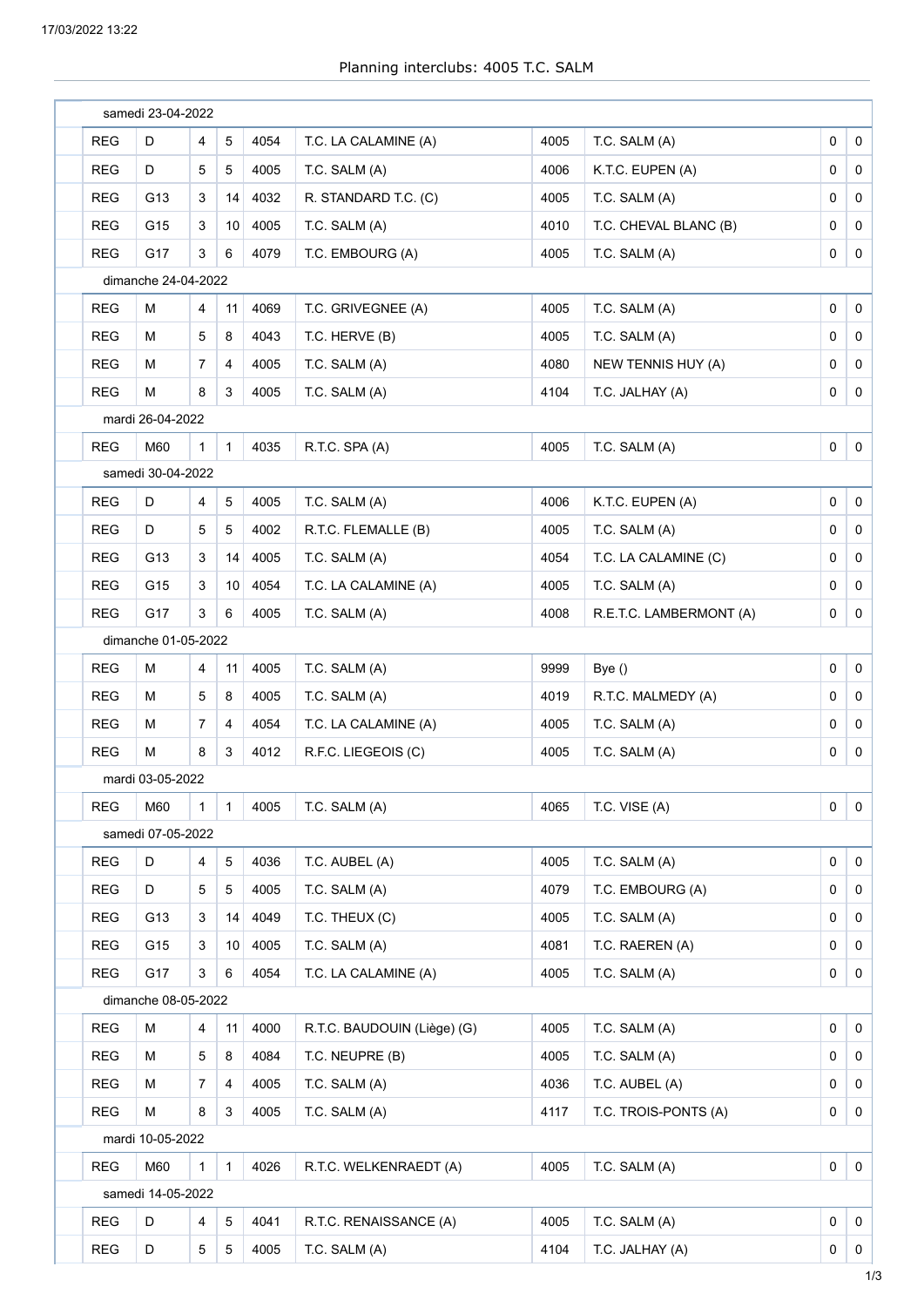| <b>REG</b> | G13                 | 3              | 14              | 4005 | T.C. SALM (A)           | 4104 | T.C. JALHAY (A)      | 0 | $\mathbf 0$ |
|------------|---------------------|----------------|-----------------|------|-------------------------|------|----------------------|---|-------------|
| <b>REG</b> | G15                 | 3              | 10              | 4005 | T.C. SALM (A)           | 4016 | T.C. UNIVERSITE (B)  | 0 | $\mathbf 0$ |
| <b>REG</b> | G17                 | 3              | 6               | 4085 | T.C. TULTAY (A)         | 4005 | T.C. SALM (A)        | 0 | $\mathbf 0$ |
|            | dimanche 15-05-2022 |                |                 |      |                         |      |                      |   |             |
| <b>REG</b> | M                   | 4              | 11              | 4070 | T.C. TEMPLIER (B)       | 4005 | T.C. SALM (A)        | 0 | $\mathbf 0$ |
| <b>REG</b> | М                   | 5              | 8               | 4005 | T.C. SALM (A)           | 4016 | T.C. UNIVERSITE (A)  | 0 | $\mathbf 0$ |
| <b>REG</b> | M                   | $\overline{7}$ | 4               | 4072 | T.C. 3 FRONTIERES (A)   | 4005 | T.C. SALM (A)        | 0 | $\mathbf 0$ |
| <b>REG</b> | M                   | 8              | 3               | 4005 | T.C. SALM (A)           | 4087 | T.C. OCQUIER (A)     | 0 | $\mathbf 0$ |
|            | mardi 17-05-2022    |                |                 |      |                         |      |                      |   |             |
| <b>REG</b> | M60                 | $\mathbf{1}$   | $\mathbf{1}$    | 9999 | Bye()                   | 4005 | T.C. SALM (A)        | 0 | $\mathbf 0$ |
|            | samedi 21-05-2022   |                |                 |      |                         |      |                      |   |             |
| <b>REG</b> | D                   | 4              | 5               | 4005 | T.C. SALM (A)           | 4028 | R.T.C. GRACE (A)     | 0 | $\mathbf 0$ |
| <b>REG</b> | D                   | 5              | 5               | 4023 | R.C.S. VERVIETOIS (A)   | 4005 | T.C. SALM (A)        | 0 | $\mathbf 0$ |
| <b>REG</b> | G13                 | 3              | 14              | 4081 | T.C. RAEREN (A)         | 4005 | T.C. SALM (A)        | 0 | 0           |
| <b>REG</b> | G15                 | 3              | 10 <sup>1</sup> | 4019 | R.T.C. MALMEDY (A)      | 4005 | T.C. SALM (A)        | 0 | $\mathbf 0$ |
| <b>REG</b> | G17                 | 3              | 6               | 4005 | T.C. SALM (A)           | 4049 | T.C. THEUX (A)       | 0 | 0           |
|            | dimanche 22-05-2022 |                |                 |      |                         |      |                      |   |             |
| <b>REG</b> | M                   | 4              | 11              | 4005 | T.C. SALM (A)           | 4006 | K.T.C. EUPEN (A)     | 0 | $\mathbf 0$ |
| <b>REG</b> | м                   | 5              | 8               | 4008 | R.E.T.C. LAMBERMONT (A) | 4005 | T.C. SALM (A)        | 0 | $\mathbf 0$ |
| <b>REG</b> | м                   | $\overline{7}$ | 4               | 4005 | T.C. SALM (A)           | 4043 | T.C. HERVE (A)       | 0 | 0           |
| <b>REG</b> | M                   | 8              | 3               | 9999 | Bye()                   | 4005 | T.C. SALM (A)        | 0 | $\mathbf 0$ |
|            | mardi 24-05-2022    |                |                 |      |                         |      |                      |   |             |
| <b>REG</b> | M60                 | $\mathbf{1}$   | $\mathbf{1}$    | 4005 | T.C. SALM (A)           | 4090 | T.C. TROOZ (A)       | 0 | $\mathbf 0$ |
|            | jeudi 26-05-2022    |                |                 |      |                         |      |                      |   |             |
| <b>REG</b> | F11                 | 3              | 5               | 4049 | T.C. THEUX (A)          | 4005 | T.C. SALM (A)        | 0 | $\mathbf 0$ |
| <b>REG</b> | JMX9                | 3              | 10              | 4005 | T.C. SALM (A)           | 4015 | T.C. SMASH 51 (D)    | 0 | $\mathbf 0$ |
|            | samedi 28-05-2022   |                |                 |      |                         |      |                      |   |             |
| <b>REG</b> | F11                 | 3              | $\mathbf 5$     | 4117 | T.C. TROIS-PONTS (A)    | 4005 | T.C. SALM (A)        | 0 | $\mathbf 0$ |
| <b>REG</b> | JMX9                | 3              | 10 <sup>1</sup> | 4005 | T.C. SALM (A)           | 4013 | R.T.C. LIEGE (B)     | 0 | 0           |
| <b>REG</b> | M35                 | $\overline{2}$ | 4               | 4084 | T.C. NEUPRE (A)         | 4005 | T.C. SALM (A)        | 0 | 0           |
| <b>REG</b> | M35                 | 3              | 7               | 4005 | T.C. SALM (A)           | 4054 | T.C. LA CALAMINE (A) | 0 | 0           |
| <b>REG</b> | M35                 | 4              | 7               | 4005 | T.C. SALM (A)           | 4085 | T.C. TULTAY (A)      | 0 | 0           |
| <b>REG</b> | M45                 | 3              | 2               | 4035 | R.T.C. SPA (A)          | 4005 | T.C. SALM (A)        | 0 | 0           |
|            | dimanche 29-05-2022 |                |                 |      |                         |      |                      |   |             |
| <b>REG</b> | D <sub>25</sub>     | $\overline{2}$ | 7               | 4005 | T.C. SALM (A)           | 4006 | K.T.C. EUPEN (A)     | 0 | $\mathbf 0$ |
| <b>REG</b> | D25                 | 4              | 9               | 4019 | R.T.C. MALMEDY (A)      | 4005 | T.C. SALM (A)        | 0 | 0           |
|            | samedi 04-06-2022   |                |                 |      |                         |      |                      |   |             |
| <b>REG</b> | F11                 | 3              | 5               | 4005 | T.C. SALM (A)           | 4067 | T.C. WAIMES (A)      | 0 | $\mathbf 0$ |
| <b>REG</b> | JMX9                | 3              | 10              | 4043 | T.C. HERVE (A)          | 4005 | T.C. SALM (A)        | 0 | $\mathbf 0$ |
| <b>REG</b> | M35                 | $\overline{2}$ | 4               | 4066 | T.C. SERAING (A)        | 4005 | T.C. SALM (A)        | 0 | $\mathbf 0$ |
| <b>REG</b> | M35                 | 3              | 7               | 4005 | T.C. SALM (A)           | 4077 | T.C. ST-VITH (A)     | 0 | $\mathbf 0$ |
| <b>REG</b> | M35                 | 4              | $\overline{7}$  | 4091 | T.C. BUTGENBACH (A)     | 4005 | T.C. SALM (A)        | 0 | $\mathbf 0$ |
| <b>REG</b> | M45                 | 3              | 2               | 4005 | T.C. SALM (A)           | 4070 | T.C. TEMPLIER (A)    | 0 | $\mathbf 0$ |
|            | dimanche 05-06-2022 |                |                 |      |                         |      |                      |   |             |

17/03/2022 13:22